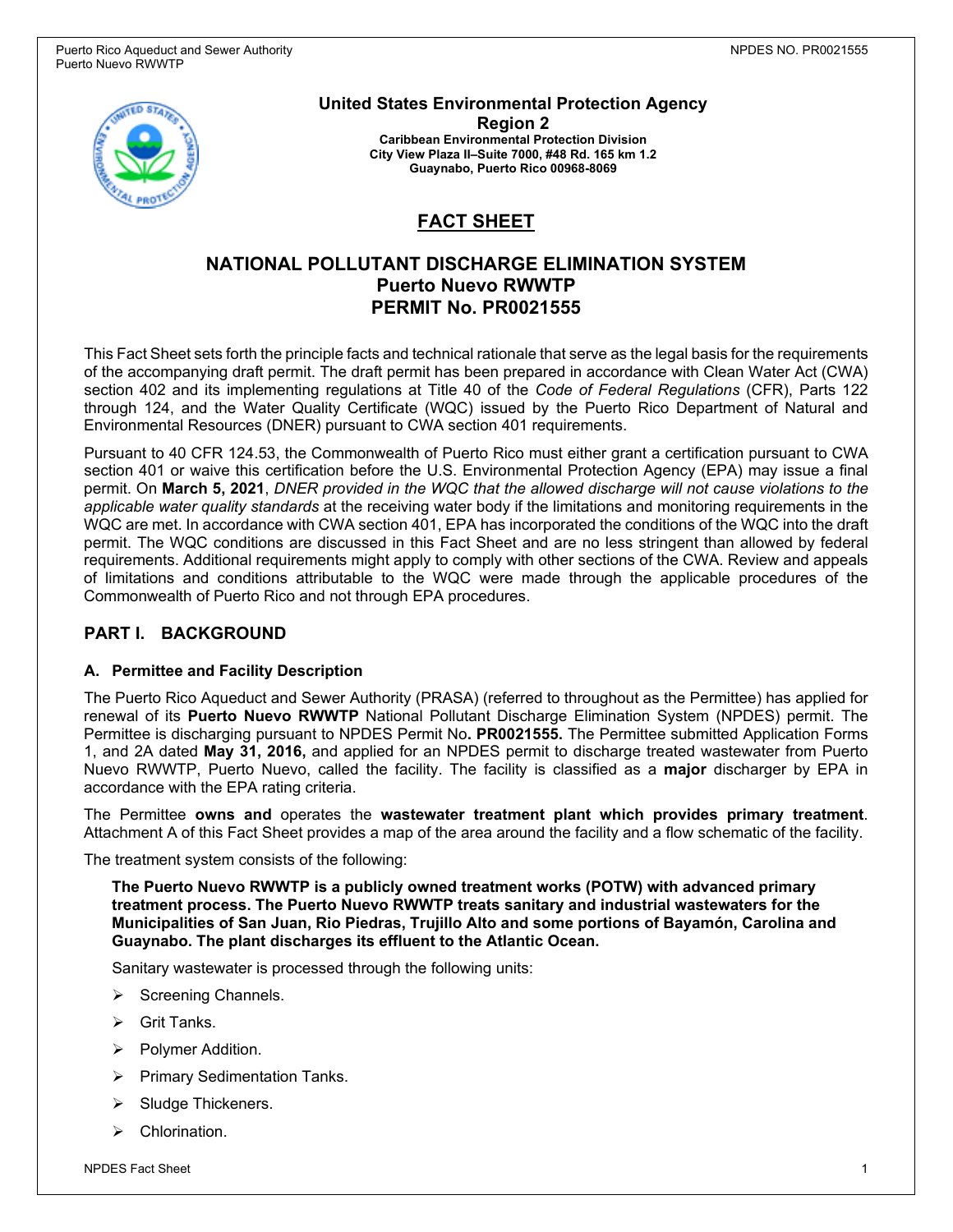**Wastewater treatment processes at the plant include screening, grit removal, sedimentation, and chlorination before discharging to the Atlantic Ocean. Sludge is pumped to a dewatering system. Then, sludge is filtered-press and it is finally incinerated.** 

|  |  |  |  |  | <b>Summary of Permittee and Facility Information</b> |
|--|--|--|--|--|------------------------------------------------------|
|--|--|--|--|--|------------------------------------------------------|

| <b>Permittee</b>                     | Puerto Rico Aqueduct and Sewer Authority (PRASA)                                                                      |  |  |
|--------------------------------------|-----------------------------------------------------------------------------------------------------------------------|--|--|
| Facility contact, title, phone       | Mrs. Irma M. López, Executive Director<br><b>Compliance and Quality Control</b><br>(787) 620-2270                     |  |  |
| Permittee (mailing) address          | Puerto Rico Aqueduct and Sewer Authority<br>P O Box 7066<br>Barrio Obrero Station<br>Santurce, Puerto Rico 00916-7066 |  |  |
| <b>Facility (location) address</b>   | Road 2, Km 2<br>John F. Kennedy Avenue<br>San Juan, PR 00916                                                          |  |  |
| <b>Type of facility</b>              | <b>Publicly-owned Treatment Works</b>                                                                                 |  |  |
| <b>Pretreatment program</b>          | Yes                                                                                                                   |  |  |
| <b>Facility monthly average flow</b> | 80.0 MGD (million gallons per day)                                                                                    |  |  |
| <b>Facility design flow</b>          | 144.0 MGD (million gallons per day)                                                                                   |  |  |
| <b>Facility classification</b>       | Major                                                                                                                 |  |  |

#### **B. Discharge Points and Receiving Water Information**

Wastewater is discharged from Outfall 001 to the Atlantic Ocean**,** a water of the United States. The draft permit authorizes the discharge from the following discharge point(s):

| <b>Outfall</b> | <b>Effluent description</b>                      | <b>Outfall latitude</b> | <b>Outfall longitude</b> | Receiving water name and<br>classification |
|----------------|--------------------------------------------------|-------------------------|--------------------------|--------------------------------------------|
| 001            | <b>Advanced Primary</b><br>treatment wastewater. | 18°. 29'. 13" N         | 66°.08'.21" W            | Atlantic Ocean, Class SB waters            |

As indicated in the Puerto Rico Water Quality Standards (PRWQSR) Regulations, the designated uses for Class SB receiving waters include:

- $\triangleright$  Identified segments of coastal water identified for:
	- Primary and secondary recreation; and
	- Propagation and preservation of desirable species, including threatened and endangered species.

CWA section 303(d) requires the Commonwealth of Puerto Rico to develop a list of impaired waters, establish priority rankings for waters on the list, and develop Total Maximum Daily Loads (TMDLs) for those waters. The receiving water has not been determined to have water quality impairments for one or more of the designated uses as determined by section 303(d) of the CWA.

#### **C. Modification of Secondary Treatment Requirements**

NPDES Fact Sheet 2 PRASA has requested a modification, under section 301(h) of the CWA, 33 U.S.C. section 1311(h), of the secondary treatment requirements contained in section 301(b)(1)(B) of the CWA, 33 U.S.C. section 1311(b)(1)(B) to discharge wastewater receiving less than secondary treatment from the Puerto Nuevo RWWTP to the Atlantic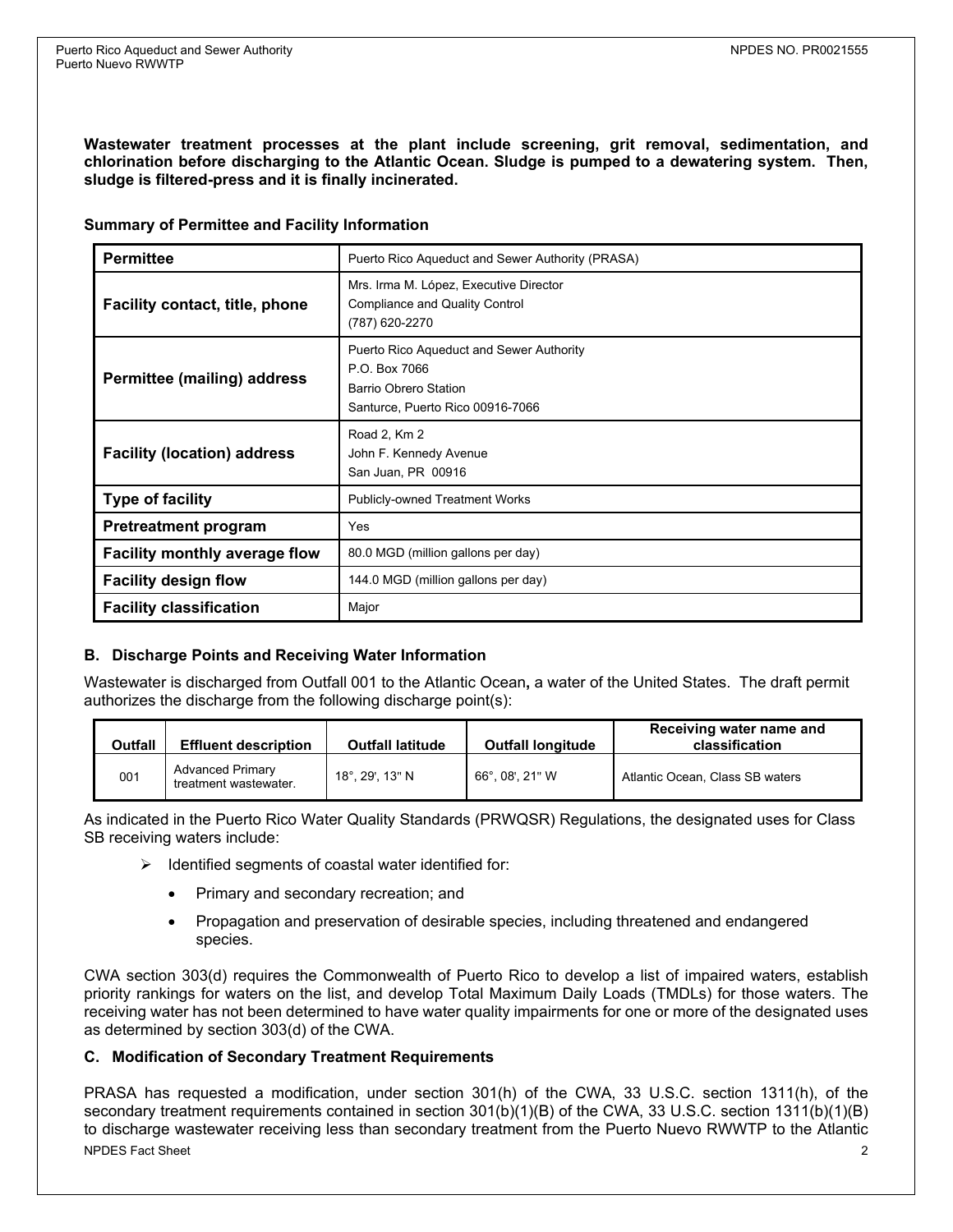Ocean. Secondary treatment requirements are defined in regulations at 40 CFR Part 133 in terms of effluent quality for five-day measure of biochemical oxygen demand (BOD5), total suspended solids (TSS), and pH.

As part of renewal permit, the EPA is required to review all available information on the Puerto Nuevo RWWTP discharge to determine whether the discharge meets or will meet the requirements of CWA section 301(h) and its implementing regulations during the next permit term. Based upon review of information provided by PRASA and other supporting documents, the EPA has approved PRASA's request for renewal of its modification of secondary treatment requirements for the Puerto Nuevo RWWTP, described in a 2014 Tentative Decision document accompanying the public notice of the draft permit. The Tentative Decision is based on the EPA's evaluation of information provided in PRASA's 2016 re-application for permit renewal with a 301(h) modification from secondary treatment requirements, and a mixing zone; Discharge Monitoring Reports (DMRs); receiving water monitoring reports; and other information deemed necessary for the determining whether to grant or deny a modification from secondary treatment requirements.

The permit establishes effluent limitations and conditions that are consistent with the requirements of the CWA and PRWQSR. For additional information on the Tentative Decision, please refer to EPA Region 2's 2014 *Decision Document - Analysis the Section 301(h) Modification of Secondary Treatment Application for the Puerto Nuevo Regional Wastewater Treatment, NPDES No. PR0021555.*

#### **D. Mixing Zone/Dilution Allowance**

As part of its CWA section 401 certification of the modified permit application, the DNER has authorized a mixing zone or dilution allowance for this discharge in accordance with Rule 1305 of PRWQSR. The mixing zone or dilution allowance is defined as both the critical initial dilution (CID) ratio of seawater-to-wastewater and a geometric size. In 2019, PRASA submitted an application for a mixing zone to the DNER. The CID on which the current WQC and NPDES permit is based is **150:1**. The existing mixing zone geometry was also developed in the 1999 MZA. Based on recent remotely operated vehicle (ROV) inspections of the outfall and diffuser, conducted after the existing WQC and NPDES permits were issued, the coordinates were recalculated and are slightly different than those specified in the existing WQC and NPDES permit. The overall mixing zone shape, size, and distance from the diffuser to the EOMZ remains the same as in the existing WQC and NPDES permit.

Under PRWQSR, mixing zones are authorized for specific parameters and do not apply to the entire effluent discharged. Therefore, as indicated in its CWA 401 certification, DNER has authorized a mixing zone for the following parameters for the next permit term:

- Non-conventional pollutants (color, total nitrogen, free cyanide, surfactants, turbidity, pH, temperature and dissolved oxygen;
- Metals (cadmium, lead, nickel, silver, copper, mercury, sulfide, thallium and zinc); and
- Acute and chronic toxicity.

Water quality-based effluent limitations have been developed for the parameters listed above based on a CID of **150:1**. All other parameters limited in the permit have been established with no dilution allowances. Additional information on the basis of these limitations is provided in Part II.A of this Fact Sheet.

As part of authorizing a mixing zone, DNER requires that PRASA conduct a one year monitoring program to obtain the necessary data to validate the Mixing Zone and ensure that water quality standards are met at the edge of the mixing zone. Consistent with DNER's CWA 401 certification on this permit action, in addition to CWA section 301(h) requirements, receiving water monitoring on an annual basis has been established in the permit.

#### **E. Compliance Orders/Consent Decrees**

The Permittee has a Consent Decree with the Agency (**Civil Action No 3:15-CV-02283(JAG)** in which the facility is included. This consent decree does not affect this permit action.

#### **F. Summary of Basis for Effluent Limitations and Permit Conditions - General**

The effluent limitations and permit conditions in the permit have been developed to ensure compliance with the following, as applicable:

- $\triangleright$  Clean Water Act section 401 certification requirements;
- $\triangleright$  NPDES regulations (40 CFR Part 122);

NPDES Fact Sheet 3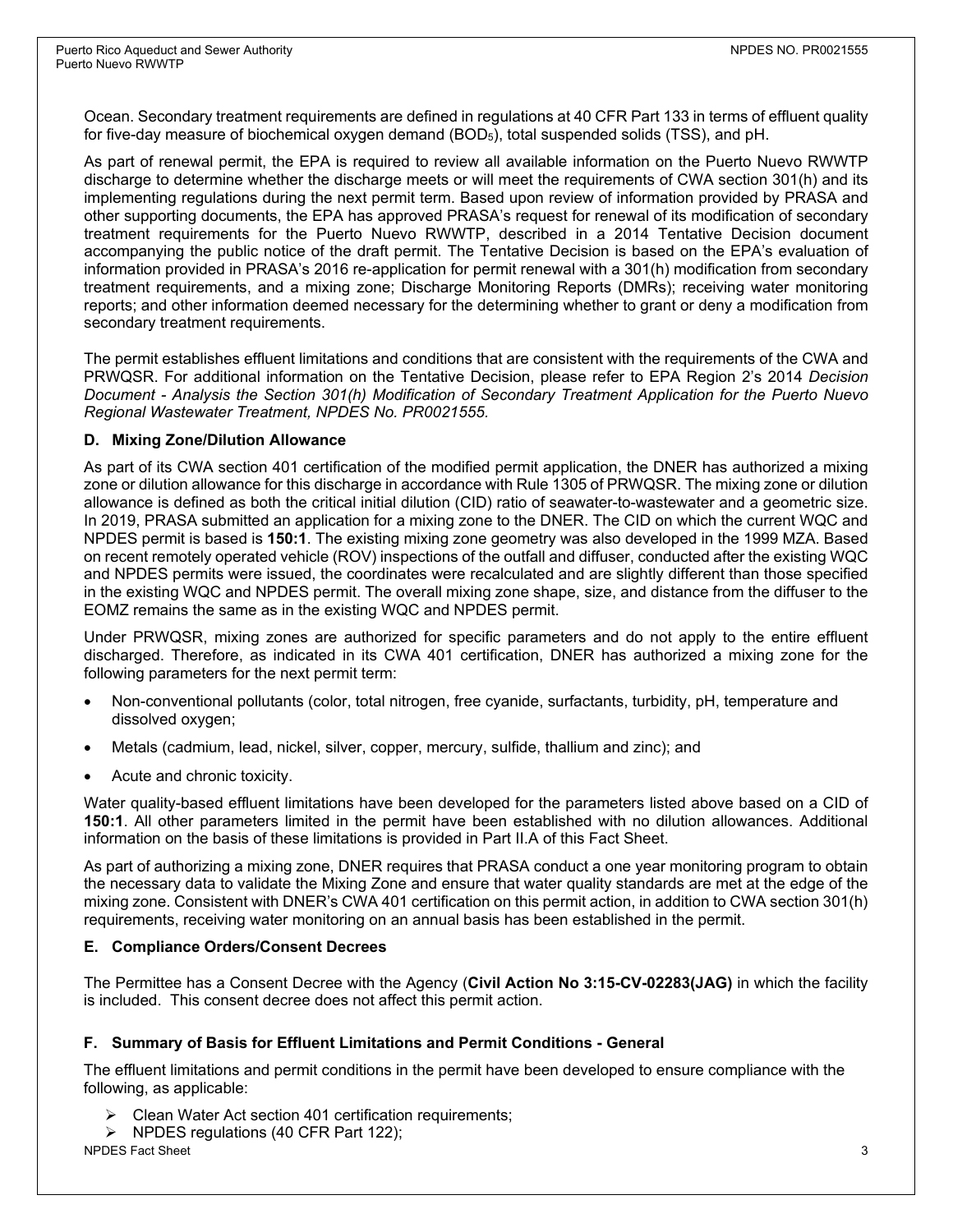- $\triangleright$  Modifying Secondary Treatment Requirements Under Section 301(h) of the CWA (40 CFR 125, Subpart G);
- PRWQSR (April 2019);
- Biosolids (Sewage Sludge) requirements (40 CFR Parts 257, 258 and 503); and
- $\triangleright$  Pretreatment requirements (40 CFR Part 403).

### **PART II. RATIONALE FOR EFFLUENT LIMITATIONS AND MONITORING REQUIREMENTS**

CWA section 301(b) and 40 CFR 122.44(d) require that permits include limitations more stringent than applicable technology-based requirements where necessary to achieve applicable water quality standards. In addition, 40 CFR 122.44(d)(1)(i) requires that permits include effluent limitations for all pollutants that are or may be discharged at levels that cause, have the reasonable potential to cause, or contribute to an exceedance of a water quality criterion, including a narrative criterion. The process for determining reasonable potential and calculating water quality-based effluent limits (WQBELs) is intended to protect the designated uses of the receiving water and achieve applicable water quality criteria. Where reasonable potential has been established for a pollutant, but there is no numeric criterion for the pollutant, WQBELs must be established using (1) EPA criteria guidance under CWA section 304(a), supplemented where necessary by other relevant information; (2) an indicator parameter for the pollutant of concern; or (3) a calculated numeric water quality criterion, such as a proposed state criterion or policy interpreting the state's narrative criterion, supplemented with other relevant information, as provided in 40 CFR 122.44(d)(1)(vi).

The effluent limitations and permit conditions in the permit have been developed to ensure compliance with all federal and state regulations, including PRWQSR. The basis for each limitation or condition is discussed below.

#### **A. Effluent Limitations**

The permit establishes **both Technology-based Effluent Limitations (TBELs) and WQBELs** for several pollutants and the basis for these limitations are discussed below**.** 

1. **Flow:** An effluent limitation for flow has been established in the permit for **144.0 MGD** as a Daily Maximum. Monitoring conditions are applied pursuant to 40 CFR 122.21(j)(4)(ii) and DNER's WQC.

The frequency monitoring for flow shall be continuous with a flow meter.

2. **5-Day Biochemical Oxygen Demand (BOD5):** The effluent concentration and percent removal limitations are based on the federal definition of primary or equivalent treatment at 40 CFR 125.60, EPA's 2014 Tentative Decision document, and an evaluation of existing effluent quality performed by EPA. In addition, PRWQSR provide a narrative water quality criterion for BOD that states the allowable level of BOD will be determined based on a cases-by-case basis with consideration of the assimilative capacity of the receiving water and compliance with the dissolved oxygen standard. The EPA has carried over the effluent limitations for BOD5 from the existing permit. The permit also carries over the monitoring and reporting only requirement for an average weekly. A mass-based limitation of **70,930 kg/day** has been established based an average monthly design flow of **80.0 MGD**, as established in DNER's final WQC. An average monthly limit of 30% removal has also been established in accordance with 40 CFR 125.60. Between 2018 and 2020, monthly average removal rates for BOD5 ranged between **23** (**December 2018**) and **81** percent (**September 2018**). These limitations combined with a monitoring and reporting only requirement for dissolved oxygen will assure attainment of the narrative water quality criterion for BOD.

The permit also requires influent monitoring and reporting in accordance with 40 CFR 122.44(i) to meet the requirement of the percent removal limitation (see Part II C.1. — Monitoring Requirements— of this Fact Sheet).

The monitoring frequency of twice per week with a 24-hour composite sample type has been carried over from the existing permit.

NPDES Fact Sheet 4 3. **Total Suspended Solids (TSS):** The effluent concentration and percent removal limitations are based on the federal definition of primary or equivalent treatment at 40 CFR 125.60, EPA's 2014 Tentative Decision document, and an evaluation of existing effluent quality performed by EPA. In addition, PRWQSR provide a narrative water quality criterion for TSS that states that solids from wastewater sources shall not cause deposition in or be deleterious to the existing or designated uses of the water body. The EPA has carried over the effluent limitations for TSS from the existing permit. The permit establishes an average monthly limitation of **68 mg/L** and a monitoring and reporting only requirement for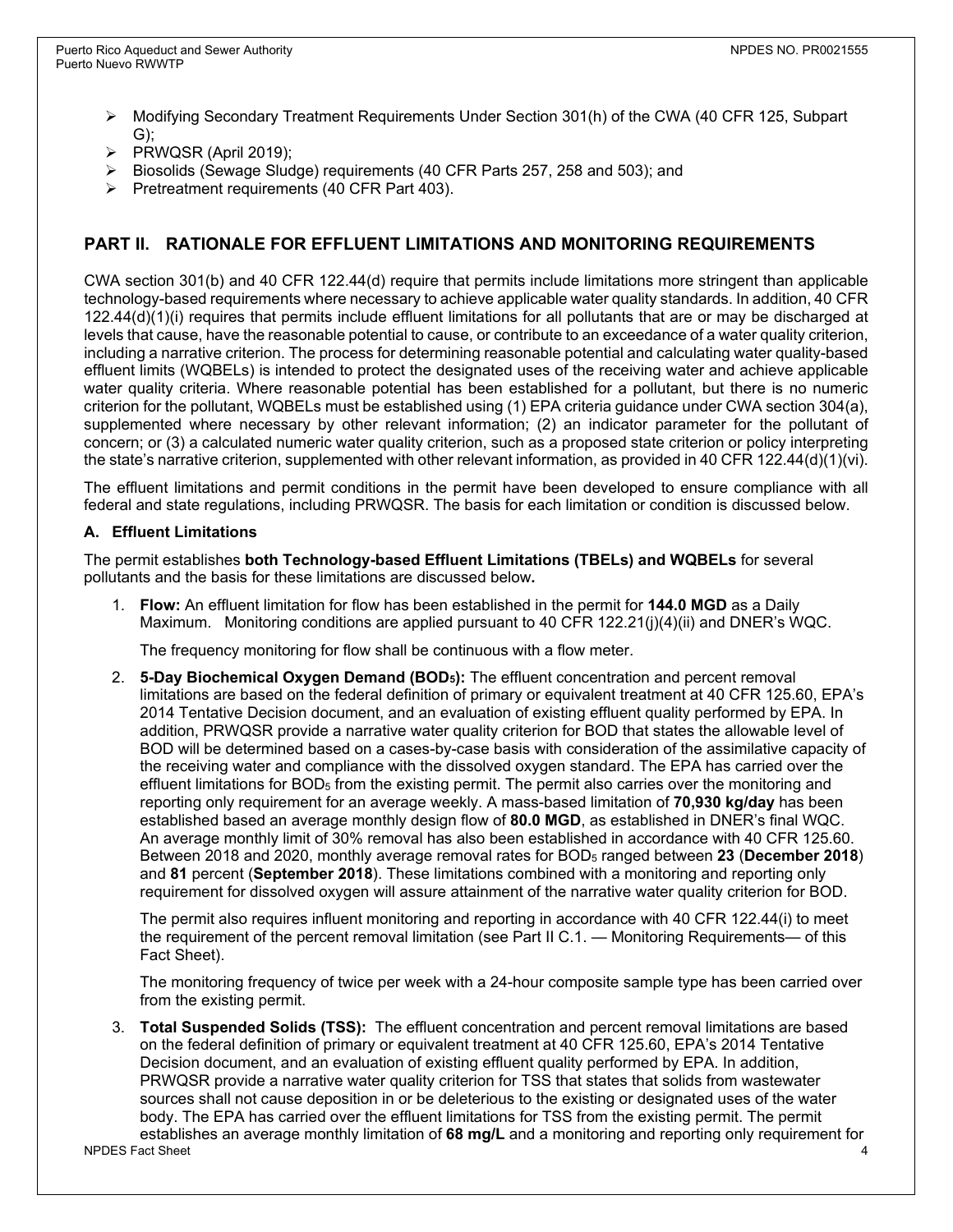an average weekly. A mass-based limitation of **24,460 kg/day** has been established based on an average monthly design flow of **80.0 MGD**, as established in DNER's final WQC. An average monthly limit of 60% removal for TSS has been carried over from the existing permit and is based on Best Professional Judgment. This is a higher removal rate than required by section 301(h) regulations at 40 CFR 125.60 since the facility is ability to achieve a higher removal rate through the addition of polymers. Removal rates for TSS ranged between **42% (December 2018)** and **90% (July 2019).**

The permit also requires influent monitoring and reporting in accordance with 40 CFR 122.44(i) to meet the requirement of the percent removal limitation (see Part II.C.1—Monitoring Requirements— of this Fact Sheet).

The monitoring frequency of twice per week with a 24-hour composite sample type has been carried over from the existing permit.

4. **pH:** The permittee has not requested a modification from secondary treatment standards at 40 CFR 133 for pH. Therefore, the exiting permit established effluent limitations for pH based on the secondary treatment standards of 6.0 to 9.0 pH standard units. Review of effluent data indicates that PRASA will generally be able to meet these effluent limitations at the Puerto Nuevo RWWTP. An instantaneous minimum limitation of 6.0 pH standard units and an instantaneous maximum limitation of 9.0 pH standard units have been carried over from the existing permit.

The monitoring frequency of once per day with a grab sample type has been carried over from the existing permit.

- **5. Temperature:** The effluent limitation for temperature is based on the water quality criterion for all waters in Puerto Rico as specified in Rule 1303.1 D of PRWQSR, and the WQC.
- **6. Enterococci Density**: The discharge consists of domestic sewage that is a source of pathogens. To ensure that the recreational use of the water body is met, a compliance schedule for the first 3 years of the permit and effluent limitations for enterococci were developed in the permit and are based on the water quality criterion for **Class SB** waters as specified in Rule 1303.2 B. 2.c of PRWQSR, and the WQC. EPA establishes a monitoring frequency of the enterococci density in terms of geometric mean of at least six representative samples taken sequentially shall not exceed 35 colonies/100 mL during a 90-days interval. A compliance schedule was granted to this parameter.
- **7. Dissolved Oxygen (DO):** The effluent limitation is based on the water quality criterion for **Class SB** waters as specified in Rule 1303.2 B.2.a of PRWQSR, and the WQC.
- **8. Total Residual Chlorine (TRC):** TRC has been identified as a contaminant of concern since the facility uses chlorination to disinfect the effluent to minimize the discharge of pathogens. Rule 1303.1.J.1 of PRWQSR establishes a water quality criterion for **Class SB** waters of 7.5 **µg/L**. A compliance schedule was granted to this parameter.
- **9. Color:** The effluent limitation is based on the water quality criterion for **Class SB** waters as specified in Rule 1303.2.B.2.e of PRWQSR, and the WQC.
- **10. Turbidity:** The effluent limitation is based on the water quality criterion for **Class SB** waters as specified in Rule 1303.2.B.2.f of PRWQSR, and the WQC.
- **11. Taste and Odor Producing Substances**: The effluent limitation is based on the water quality criterion for **Class SB** waters as specified in Rule 1303.2.B.2.g of PRWQSR, and the WQC.
- **12. Surfactants**: The effluent limitation, not to exceed 500 µg/L at the edge of the mixing zone, is based on the water quality criterion for **Class SB** waters as specified in Rule 1303.2 B.2.i of PRWQSR, and the WQC.
- **13**. **Oil and Grease:** The effluent limitation is based on the water quality standards as specified in Rule 1303.1.H of PRWQSR, and the WQC.
- **14. Suspended, Colloidal or Settleable Solids**: The effluent limitation is based on the water quality standards as specified in Rule 1303.1.E of PRWQSR, and the WQC.
- **15. Solids and Other Matter**: The effluent limitation is based on the water quality standards as specified in Rule 1303.1.A of PRWQSR, and the WQC.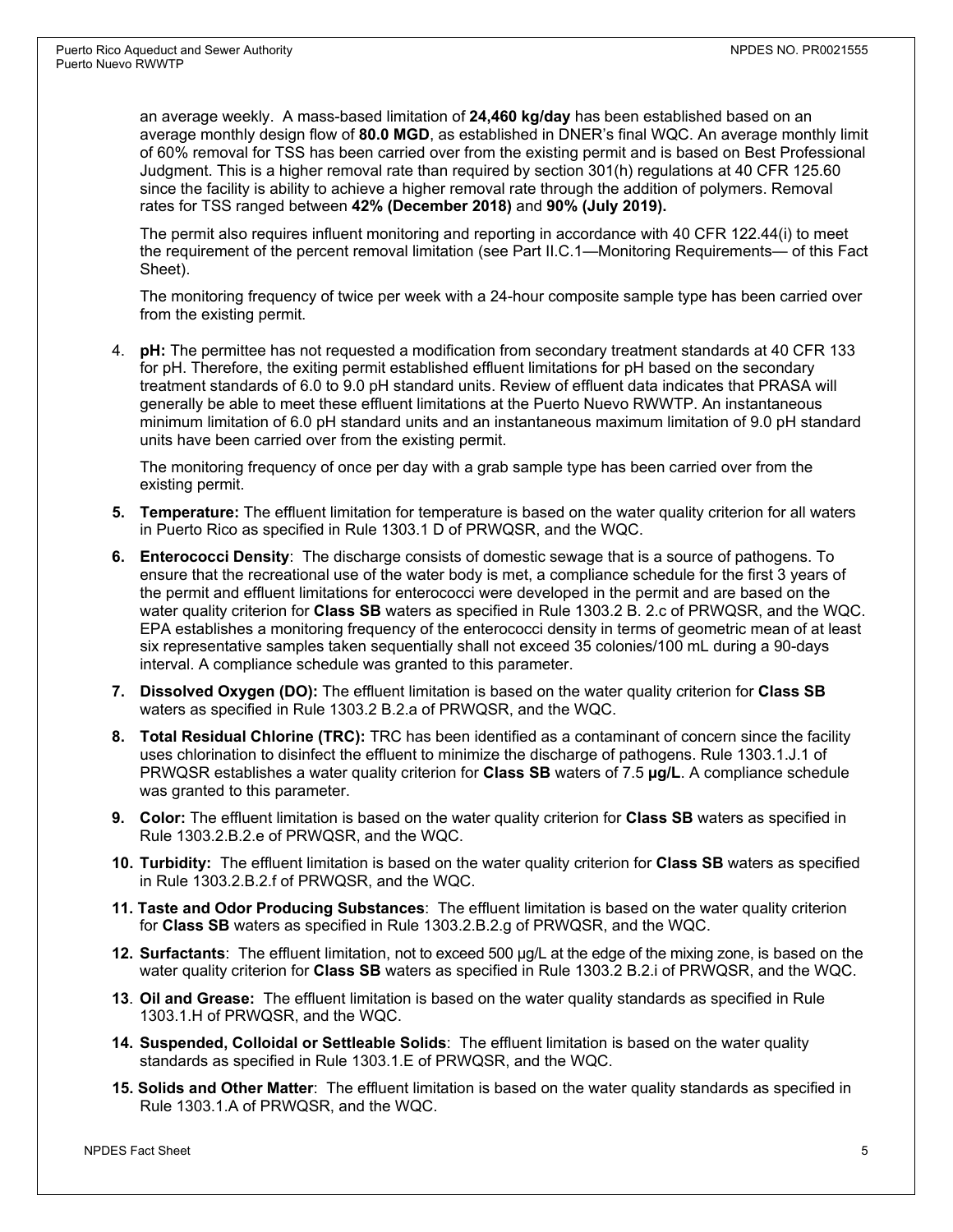- **16. TKN:** The effluent limitation is needed in order to calculate total nitrogen and to provide data used to validate the mathematical model used to assess the farfield dissolved oxygen demand as required in the PR Mixing Zone and Bioassay Guidelines
- **17. Cadmium, Copper, Nickel, Silver, Free Cyanide, Sulfide, Thallium, Lead, Mercury, and Zinc**: The effluent limitation is based on the water quality standards as specified in Rule 1303.1.I.1 of PRWQSR, Rule 1305 Mixing Zones, and the WQC.
- 18. **Nitrogen, Total (as NO3, NO2, TKN):** An effluent limitation has been established for total nitrogen based on the water quality criterion of 5.00 mg/l for **Class SB** waters as specified in Rule 1303.2.b.2.k of PRWQSR. Effluent data show that total nitrogen concentrations exceed the water quality criterion.
- 19. **Whole Effluent Toxicity:** See ATTACHMENT B

#### **B. Effluent Limitations Summary Table**

#### **1. Outfall Number 001.**

|                                  |              | <b>Effluent limitations</b>      |                                         |                                  |                          |                 |              |  |
|----------------------------------|--------------|----------------------------------|-----------------------------------------|----------------------------------|--------------------------|-----------------|--------------|--|
| <b>Parameter</b>                 | <b>Units</b> | Averaging<br>period              | <b>Highest</b><br>Reported<br>Value (1) | <b>Existing</b><br><b>limits</b> | Interim<br><b>limits</b> | Final<br>limits | <b>Basis</b> |  |
| BOD <sub>5</sub>                 | mg/L         | Average monthly                  | 154                                     | 117                              | n/a                      | 117             | <b>TBEL</b>  |  |
| BOD <sub>5</sub> percent removal | $\%$         | Daily Minimum                    | 81                                      | 30                               | n/a                      | 30              | <b>TBEL</b>  |  |
| Cadmium                          | $\mu$ g/L    | --                               | 0.5                                     | Monitor only                     | n/a                      | Monitor only    |              |  |
| Color                            | Pt-CO        | Maximum Daily                    | 60                                      | 70                               | n/a                      | 60              | <b>WQBEL</b> |  |
| Copper                           | µg/L         | Daily maximum                    | 51                                      | 207.7                            | n/a                      | 60.0            | <b>WQBEL</b> |  |
| Cyanide, Free                    | $\mu$ g/L    | Daily maximum                    | 12.9                                    | 32.2                             | n/a                      | 29.3            | <b>WQBEL</b> |  |
| Dissolved Oxygen                 | mg/L         | Daily Minimum                    | 5.35                                    | Monitor only                     | n/a                      | Monitor only    | <b>WQBEL</b> |  |
| <b>Enterococci Density</b>       | col/100 mL   |                                  | 13                                      | $\leq 35$                        | <b>MR</b>                | ≤ 35/100 mL     | <b>WQBEL</b> |  |
| Flow                             | <b>MGD</b>   | Average monthly<br>Daily maximum | 96.4                                    | 80.0<br>144.0                    | n/a<br>n/a               | 144.0           | <b>WQBEL</b> |  |
| Lead                             | µg/L         | Daily maximum                    | 15                                      | 15.1                             | n/a                      | Monitor only    | <b>WQBEL</b> |  |
| Mercury                          | µg/L         | Daily maximum                    | 0.436                                   | 0.117                            | n/a                      | 0.29            | <b>WQBEL</b> |  |
| Nickel                           | µg/L         | Daily maximum                    | 24.9                                    | 12.5                             | n/a                      | Monitor only    | <b>WQBEL</b> |  |
| Oil and grease                   | mg/L         | Average monthly<br>Maximum Daily | 20.2                                    | Monitor only                     | n/a<br>n/a               | Monitor only    | <b>WQBEL</b> |  |
| рH                               | SU           | Daily Minimum<br>Daily maximum   | $6.21 - 8.22$                           | $6.0 - 9.0$                      | n/a                      | $6.0 - 9.0$     | <b>WQBEL</b> |  |
| <b>Residual Chlorine</b>         | $\mu$ g/L    | Daily maximum                    | $0.48$ mg/L                             | $0.50$ mg/L                      | 500                      | 7.5             | <b>WQBEL</b> |  |
| Silver                           | µg/L         | --                               | 3.0                                     | 3.3                              | n/a                      | Monitor only    |              |  |
| Solids and Other Matters         | --           | --                               | --                                      | Monitor only                     | n/a                      | Monitor only    | <b>WQBEL</b> |  |
| Sulfide                          | µg/L         | Daily maximum                    | 52.1                                    | 84                               | n/a                      | 221.0           | <b>WQBEL</b> |  |
| Surfactants                      | µg/L         | Daily maximum                    | 3,340                                   | 7,020                            | n/a                      | 4,634           | <b>WQBEL</b> |  |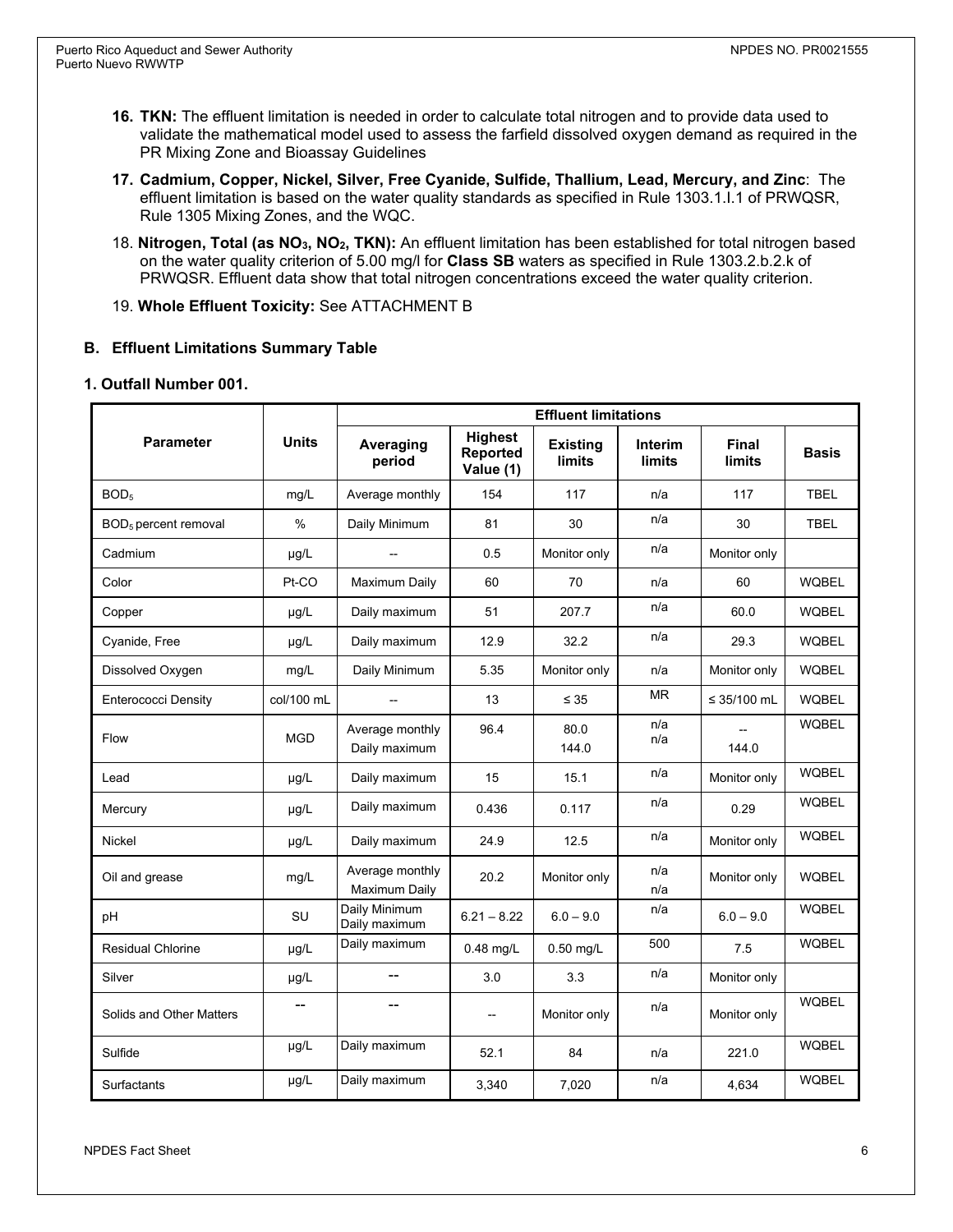|                                              | <b>Units</b>       | <b>Effluent limitations</b> |                                                |                                  |                          |                        |              |  |
|----------------------------------------------|--------------------|-----------------------------|------------------------------------------------|----------------------------------|--------------------------|------------------------|--------------|--|
| <b>Parameter</b>                             |                    | Averaging<br>period         | <b>Highest</b><br><b>Reported</b><br>Value (1) | <b>Existing</b><br><b>limits</b> | <b>Interim</b><br>limits | Final<br><b>limits</b> | <b>Basis</b> |  |
| Suspended, Colloidal or<br>Settleable Solids | mL/L               | Daily maximum               |                                                | Monitor only                     | n/a                      | Monitor only           | <b>WQBEL</b> |  |
| Taste and Odor-producing<br>Substances       |                    |                             | $\overline{\phantom{a}}$                       | Monitor only                     | n/a                      | Monitor only           | <b>WQBEL</b> |  |
| Temperature                                  | Degrees<br>Celsius | Instantaneous<br>Maximum    | 31.15                                          | 32.2                             |                          | 32.2                   | <b>WQBEL</b> |  |
| Thallium                                     | $\mu$ g/L          | Daily maximum               | 2.0                                            | 4.3                              | n/a                      | 1.92                   | <b>WQBEL</b> |  |
| <b>Total Nitrogen</b>                        | $\mu$ g/L          | Daily maximum               | $24$ mg/L                                      | --                               | n/a                      | 41,193                 | <b>WQBEL</b> |  |
| <b>TSS</b>                                   | mg/L               | Average monthly             | 146                                            | 68                               | n/a                      | 68                     | <b>TBEL</b>  |  |
| TSS percent removal                          | $\frac{0}{0}$      | Daily Minimum               | 90                                             | 60                               | n/a                      | 60                     | <b>TBEL</b>  |  |
| Turbidity                                    | <b>NTU</b>         | Daily maximum               | 56.8                                           | 119                              | n/a                      | 78                     | <b>WQBEL</b> |  |
| Zinc                                         | $\mu$ g/L          | Daily maximum               | 118                                            | 129.20                           | n/a                      | 163.60                 | <b>WQBEL</b> |  |

#### **Notes, Footnotes and Abbreviations**

Note: Dashes (--) indicate there are no effluent data, no limitations, or no monitoring requirements for this parameter.

(1) Wastewater data from DMRs dated August 31, 2018 to September 30, 2020.

#### **2. Outfall 001 Narrative Limitations**

- a. The waters of Puerto Rico shall not contain any substance, attributable to the discharge at such concentration which, either alone or as result of synergistic effects with other substances, is toxic or produces undesirable physiological responses in humans, fish, or other fauna or flora.
- b. The discharge shall not cause the presence of oil sheen in the receiving water body.
- c. The waters of Puerto Rico shall not contain floating debris, scum, or other floating materials attributable to discharges in amounts sufficient to be unsightly or deleterious to the existing or designated uses of the water body.
- d. Solids from wastewater sources shall not cause deposition in or be deleterious to the existing or designated uses of the waters.
- e. Taste and odor-producing substances shall not be present in amounts that will interfere with primary contact recreation or will render any undesirable taste or odor to edible aquatic life.
- f. No toxic substances shall be discharged, in toxic concentrations, other than those allowed as specified in the NPDES permit. Those toxic substances included in the permit renewal application, but not regulated by the NPDES permit, shall not exceed the concentrations specified in the applicable regulatory limitations.

#### **C. Monitoring Requirements**

NPDES regulations at 40 CFR 122.48 require that all permits specify requirements for recording and reporting monitoring results. The Part III of the Permit establishes monitoring and reporting requirements to implement federal and state requirements. The following provides the rationale for the monitoring and reporting requirements for this facility.

#### 1. **Influent Monitoring Requirements**

To calculate percent removal values, influent monitoring is required for BOD<sub>5</sub> and TSS in accordance with 40 CFR 133.102. Influent monitoring must be conducted before any treatment, other than de-gritting, and before any addition of any internal waste stream.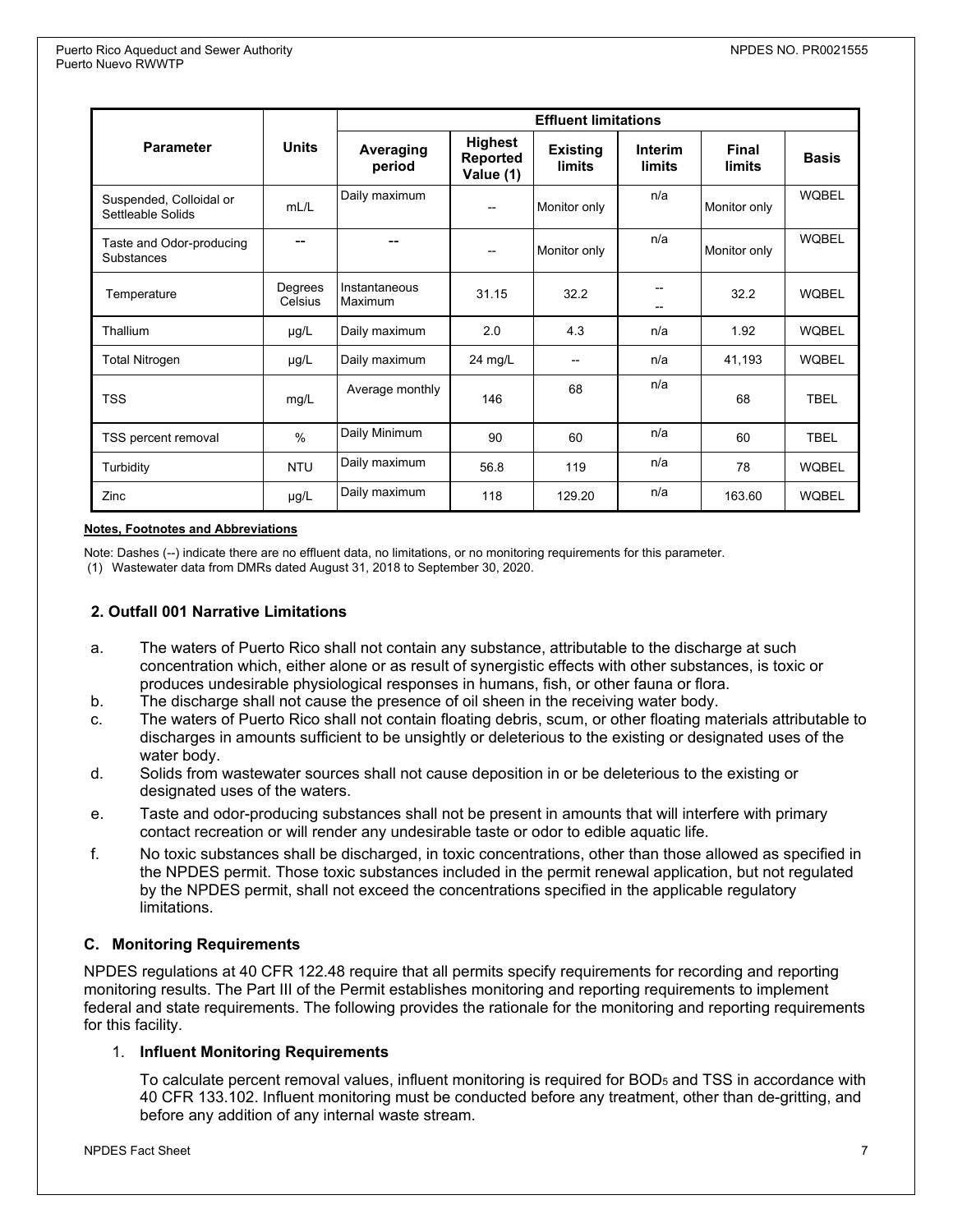#### 2. **Effluent Monitoring Requirements**

Effluent monitoring frequency and sample type have been established in accordance with the requirements of 40 CFR 122.44(i) and recommendations in EPA's TSD. Consistent with 40 CFR Part 136 monitoring data for toxic metals must be expressed as total recoverable metal. Effluent monitoring and analyses shall be conducted in accordance with EPA test procedures approved under 40 CFR Part 136, Guidelines Establishing Test Procedures for the Analysis of Pollutants Under the Clean Water Act, as amended. For situations where there may be interference, refer to Solutions to Analytical Chemistry Problems with Clean Water Act Methods (EPA 821-R-07-002). A licensed chemist authorized to practice the profession in Puerto Rico shall certify all chemical analyses. All bacteriological tests shall be certified by a microbiologist or licensed medical technologist authorized to practice the profession in Puerto Rico.

The sampling point for Outfall 001 shall be located immediately after the primary flow measuring device of the effluent of the treatment system.

#### **D. Compliance with Federal Anti-Backsliding Requirements and Puerto Rico's Anti-Degradation Policy**

Federal regulations at 40 CFR 131.12 require that state water quality standards include an anti-degradation policy consistent with the federal policy. The discharge is consistent with the anti-degradation provision of 40 CFR 131.12, 72 Federal Register 238 (December 12, 2007, pages 70517-70526) and DNER's *Anti-Degradation Policy Implementation Procedure* in Attachment A of PRWQSR. In addition, CWA sections 402(o)(2) and 303(d)(4) and federal regulations at 40 CFR 122.44(l) prohibit backsliding in NPDES permits. Further, the Region 2 Antibacksliding Policy provides guidance regarding relaxation of effluent limitations based on water quality for Puerto Rico NPDES permits. These anti-backsliding provisions require effluent limitations in a reissued permit to be as stringent as those in the previous permit with some exceptions where limitations may be relaxed.

• Existing effluent limitations for **Fecal Coliforms and Nitrogen** have been removed based on CWA section 402(o)(2)(B)(i). CWA section 402(o)(2)(B)(i) authorizes the backsliding of effluent limitations if information is available which was not available at the time of permit issuance that would have justified the application of a less stringent effluent limitation at the time of permit issuance. Based on review of effluent data since issuance of the existing permit, the modified discharge does not show a reasonable potential for the exceedance of water quality criteria for these parameters.

#### **PART III. RATIONALE FOR STANDARD AND SPECIAL CONDITIONS**

#### **A. Standard Conditions**

In accordance with 40 CFR 122.41, standard conditions that apply to all NPDES permits have been incorporated by reference in Part IV.A.1 of the permit and expressly in Attachment B of the permit. The Permittee must comply with all standard conditions and with those additional conditions that are applicable to specified categories of permits under 40 CFR 122.42 and specified in Part IV.A.2 of the Permit.

#### **B. Special Conditions**

In accordance with 40 CFR 122.42 and other regulations cited below, special conditions have been incorporated into the permit. This section addresses the justification for special studies, additional monitoring requirements, Best Management Practices, Compliance Schedules, and/or special provisions for POTWs as needed. The special conditions for this facility are as follows:

#### 1. **Special Conditions from the Water Quality Certificate**

In accordance with 40 CFR 124.55, EPA has established Special Conditions from the WQC in the permit that DNER determined were necessary to meet PRWQSR. The Special Conditions established in this section are only those conditions from the WQC that have not been established in other parts of the permit.

#### 2. **Best Management Practices (BMP) Plan**

In accordance with 40 CFR 122.2 and 122.44(k), BMPs are schedules of activities, prohibitions of practices, maintenance procedures, and other management practices to prevent or reduce the pollution to waters of the United States. The Permittee is required to develop a BMP Plan in Part IV Standard and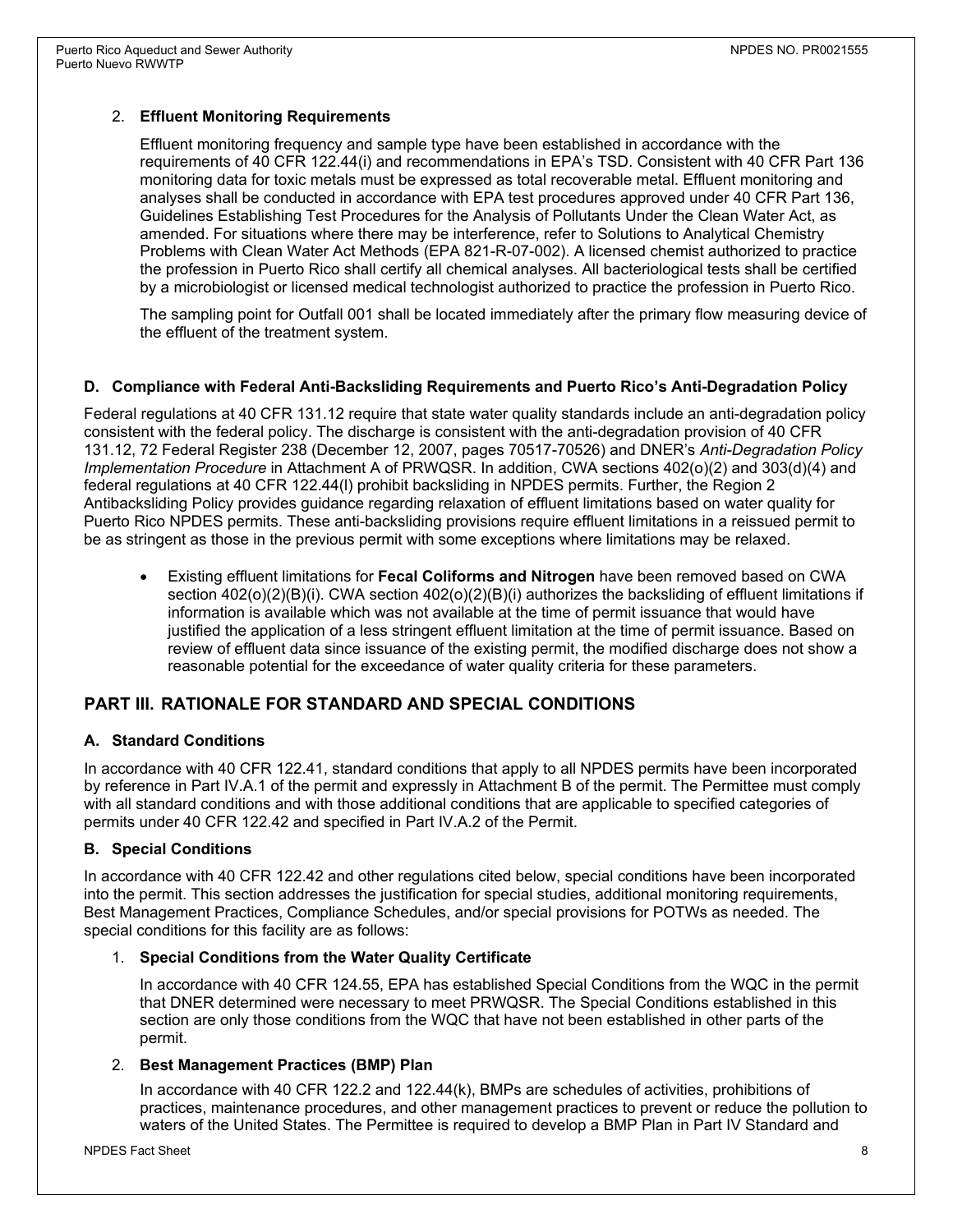Special Conditions; B. Special Condition (3) Best Management Practices and Pollution Prevention of the permit to control or abate the discharge of pollutants.

#### 3. **Compliance Schedules**

The Permittee's effluent data indicate that the facility might not be able to consistently comply with the final effluent limitation for Enterococci and TRC; therefore, a schedule of compliance has been authorized in the permit in accordance with 40 CFR 122.47 and Special Condition 1.u (under PART IV.B) of the WQC, which includes interim deadlines for progress or reports of progress toward compliance with the conditions of the permit. The compliance schedule for Enterococci and TRC is established at for 36 months after the effective date of the permit to allow the Permittee sufficient time to achieve compliance with the newly established effluent limitation. This schedule is provided in consideration of the time it would require for the Permittee to undertake steps needed to modify or install treatment facilities, operations, or other required measures.

#### 4. **Other Special Conditions**

**Prohibited Discharge Standards**: 40 CFR 403.5 forbids the discharge of any pollutant(s) to a POTW that cause pass through or interference. These national standards apply to all IUs to a POTW, regardless of whether or not the POTW has an approved pretreatment program or whether the industrial user has been issued a control mechanism or permit. These standards are intended to provide general protection for POTWs. However, their lack of specific pollutant limitations creates the need for additional controls, namely Categorical Pretreatment Standards and Local Limits.

**Pre-treatment:** Pursuant to the authority under Section 307 of the Act, 33 U.S.C. § 1317, EPA promulgated 40 C.F.R. Part 403 - General Pretreatment Regulations for Existing and New Sources of Pollution ("Pretreatment Regulations"). This Part establishes responsibilities of federal, state and local government, industry and the public to implement National Pretreatment Standards to control pollutants which pass through or interfere with treatment processes in publicly owned treatment works or which may contaminate sewage sludge. It requires that the POTW develop and implement procedures to identify industrial users who contribute pollutants to the POTW and monitor their compliance with pretreatment standards.

**Biosolids**: Pursuant to the authority under Section 309 of the Act, 33 U.S.C. §1345, EPA promulgated 40 C.F.R. Part 503 – Standards for the Use or Dispose of Sewage Sludge. This part establishes standards, which consist of general requirements, pollutant limits, management practices, and operational standards, for the final use or disposal of sewage sludge generated during the treatment of domestic sewage in treatment works. This part includes standards for sewage sludge applied to the land, placed on a surface disposal site, or fired in a sewage sludge incinerator. It requires pathogen and alternative vector attraction reduction requirements for sewage sludge applied to the land or placed on a surface disposal site.

#### **PART IV. COMPLIANCE WITH APPLICABLE PROVISIONS OF OTHER FEDERAL LAWS OR EXECUTIVE ORDERS**

#### **A. Coastal Zone Management Act**

Under 40 CFR 122.49(d), and in accordance with the Coastal Zone Management Act of 1972, as amended, 16 *United States Code* (U.S.C.) 1451 *et seq*. section 307(c) of the act and its implementing regulations (15 CFR Part 930), EPA may not issue an NPDES permit that affects land or water use in the coastal zone until the Permittee certifies that the proposed activity complies with the Coastal Zone Management Program in Puerto Rico (CZMP), and that the discharge is certified by the Commonwealth of Puerto Rico to be consistent with the Commonwealth's CZMP. The Permittee has indicated the outfall is in a coastal area managed by the Commonwealth's CZMP which has been consistent with the program. The Puerto Rico Planning Board granted a Certificate of Consistency with the CZMP on February 11, 2015.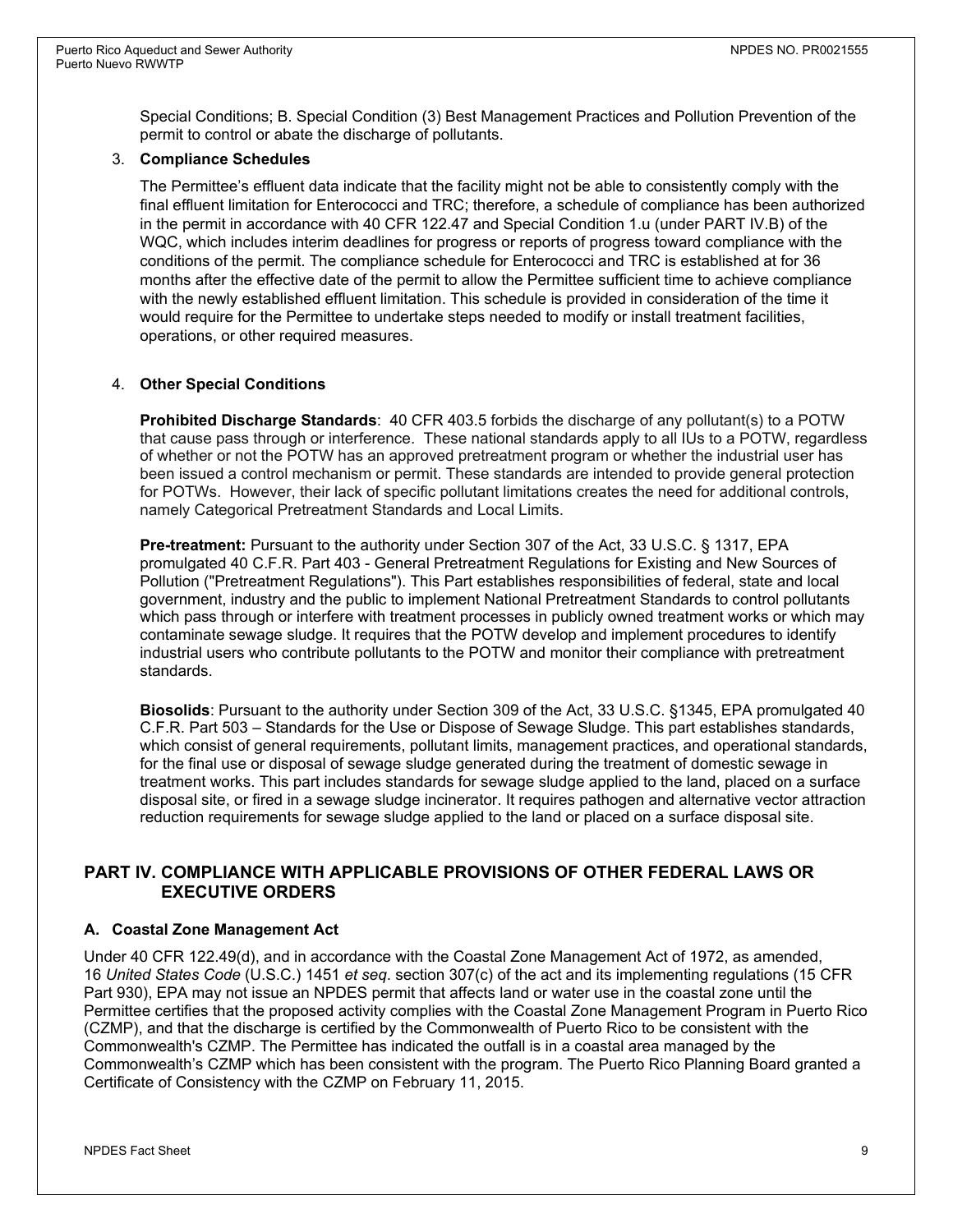### **B. Endangered Species Act**

Under 40 CFR 122.49(c), EPA is required pursuant to section 7 of the Endangered Species Act (ESA), 16 U.S.C. 1531 *et seq*. and its implementing regulations (50 CFR Part 402) to ensure, in consultation with the National Marine Fisheries Service (NMFS) and U.S. Fish and Wildlife Service (USFWS) that the discharge authorized by the permit is not likely to jeopardize the continued existence of any endangered or threatened species or adversely affect its critical habitat**.** On April 16, 2009, EPA designated PRASA (a non-Federal representative) to conduct informal consultations or prepare a biological assessment for Section 7 Consultations, according to 50 CFR 402.8. In a letter dated **November 3, 2014**, USFWS concludes that their July 14, 2008 determination that the 301(h) waiver would not likely adversely affect the Antillean manatee (*Trichechus manatus manatus*).

#### **C. Environmental Justice**

EPA has performed an Environmental Justice (EJ) Analysis for the discharge in accordance with Executive Order 12898, *Federal Actions to Address Environmental Justice in Minority Population and Low-Income Populations*, and EPA's Plan EJ 2014. EJ is the right to a safe, healthy, productive and sustainable environment for all, where "environment" is considered in its totality to include the ecological, physical, social, political, aesthetic and economic environments. In the NPDES permitting program, the public participation process provides opportunities to address EJ concerns by providing appropriate avenues for public participation, seeking out and facilitating involvement of those potentially affected.

In December, 2020 EPA did an EJ document for communities surrounding the Puerto Nuevo RWWTP with the most recent data available, document attached. Such document shows the community of concern, 1.5-mile radius from the Puerto Nuevo RWWTP, is considered a Low-Income Community and has a disproportional environmental burden on the municipality of Puerto Nuevo where the facility is located. EPA is very well aware of the facilities surrounding this facility and has issues enforcement actions to address when there are problems.

### **D. Coral Reef Protection**

Under Executive Order 13089, *Coral Reef Protection*, EPA is required to ensure that discharge authorized under the permit will not degrade any coral reef ecosystem. Corals or coral ecosystems are in the vicinity of the discharge. In a letter dated August 13, 2013 from National Marine Fisheries Services (NMFS) concluded that the project is not likely to adversely affect corals in critical habitat. Also, coral species proposed for listing in PR are not presence in the area of the outfall discharge. Therefore, the continued operation of the outfalls will have no effect in the species.

### **E. Climate Change**

EPA has considered climate change when developing the conditions of the permit. This is in accordance with the draft *National Water Program 2012 Strategy: Response to Climate Change* that identifies ways to address climate change impacts by NPDES permitting authorities (77 Federal Register 63, April 2, 2012, 19661-19662). Climate change is expected to affect surface waters in several ways, affecting both human health and ecological endpoints. As outlined in the draft National Water Program 2012 Strategy, EPA is committed to protecting surface water, drinking water, and ground water quality, and diminishing the risks of climate change to human health and the environment, through a variety of adaptation and mitigation strategies. These strategies include encouraging communities and NPDES permitting authorities to incorporate climate change strategies into their water quality planning, encouraging green infrastructure and recommending that water quality authorities consider climate change impacts when developing water load and load allocations for new TMDLs, identifying and protecting designated uses at risk from climate change impacts. The 2010 *NPDES Permit Writers' Manual* also identifies climate change considerations for establishing low-flow conditions that account for possible climatic changes to stream flow. The conditions established in the permit are consistent with the draft National Water Program 2012 Strategy.

**F. National Historic Preservation Act – Not applicable since this is a renovation.**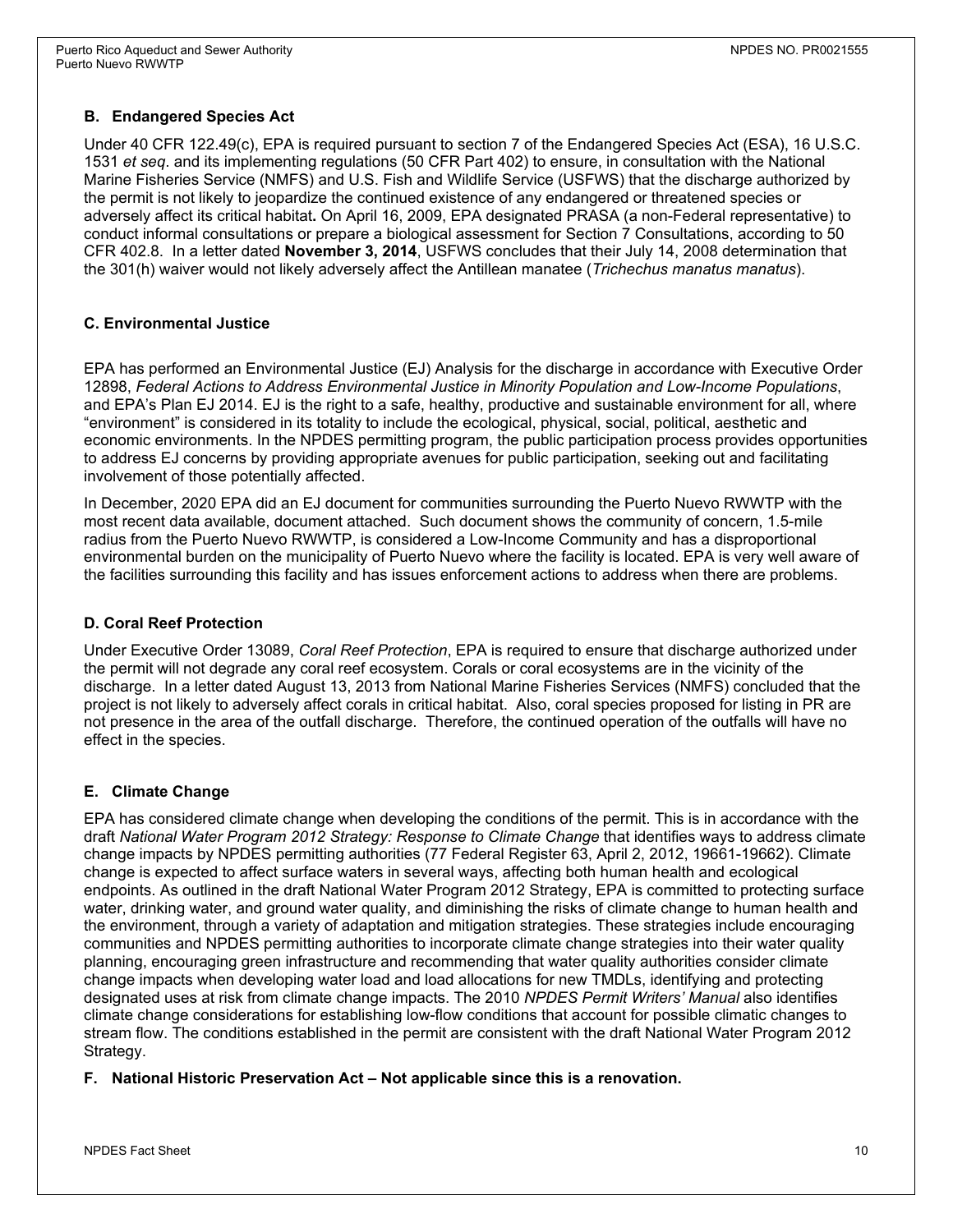#### **G. Magnuson-Stevens Fishery Conservation and Management**

Under 40 CFR 122.49, EPA is required to ensure that the discharge authorized by the permit will not adversely affect Essential Fish Habitat (EFH) as specified in section 305(b)(2) of the Magnuson-Stevens Fishery Conservation and Management Act (MSFCMA), 16 U.S.C. 1801 *et seq*. On April 16, 2009, EPA designated PRASA (a non-Federal representative) to conduct informal consultations or prepare a biological assessment for Section 7 Consultations, according to 50 CFR 402.8. On a letter dated August 7, 2013, in relation to the NMFS responsibilities under Section 7, determines that the outfall is and will be insignificant in the area of the discharge.

### **PART V. PUBLIC PARTICIPATION**

The procedures for reaching a final decision on the draft permit are set forth in 40 CFR Part 124 and are described in the public notice for the draft permit, which is published in:

[www.epa.gov/region02/water/permits.html.](http://www.epa.gov/region02/water/permits.html) Included in the public notice are requirements for the submission of comments by a specified date, procedures for requesting a hearing and the nature of the hearing, and other procedures for participation in the final agency decision. EPA will consider and respond in writing to all significant comments received during the public comment period in reaching a final decision on the draft permit. Requests for information or questions regarding the draft permit should be directed to

Miguel A. Batista EPA Region 2, Caribbean Environmental Protection Division Permit Writer Phone: 787-977-5823 Permit Writer Email: batista.miquel@epa.gov.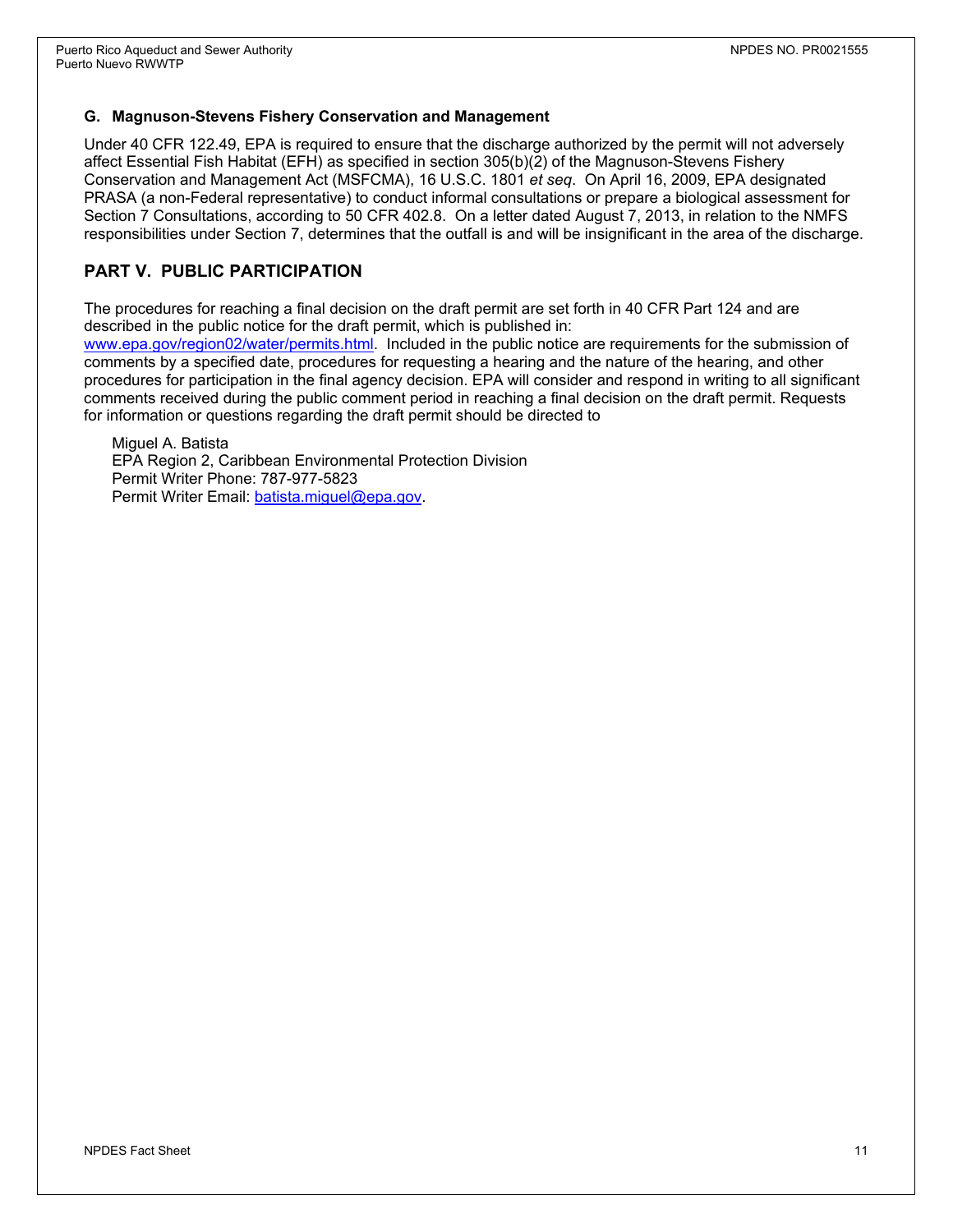## **ATTACHMENT A — FACILITY MAP AND FLOW SCHEMATIC**

The facility map and flow schematic are attached as provided by the discharger in the application.

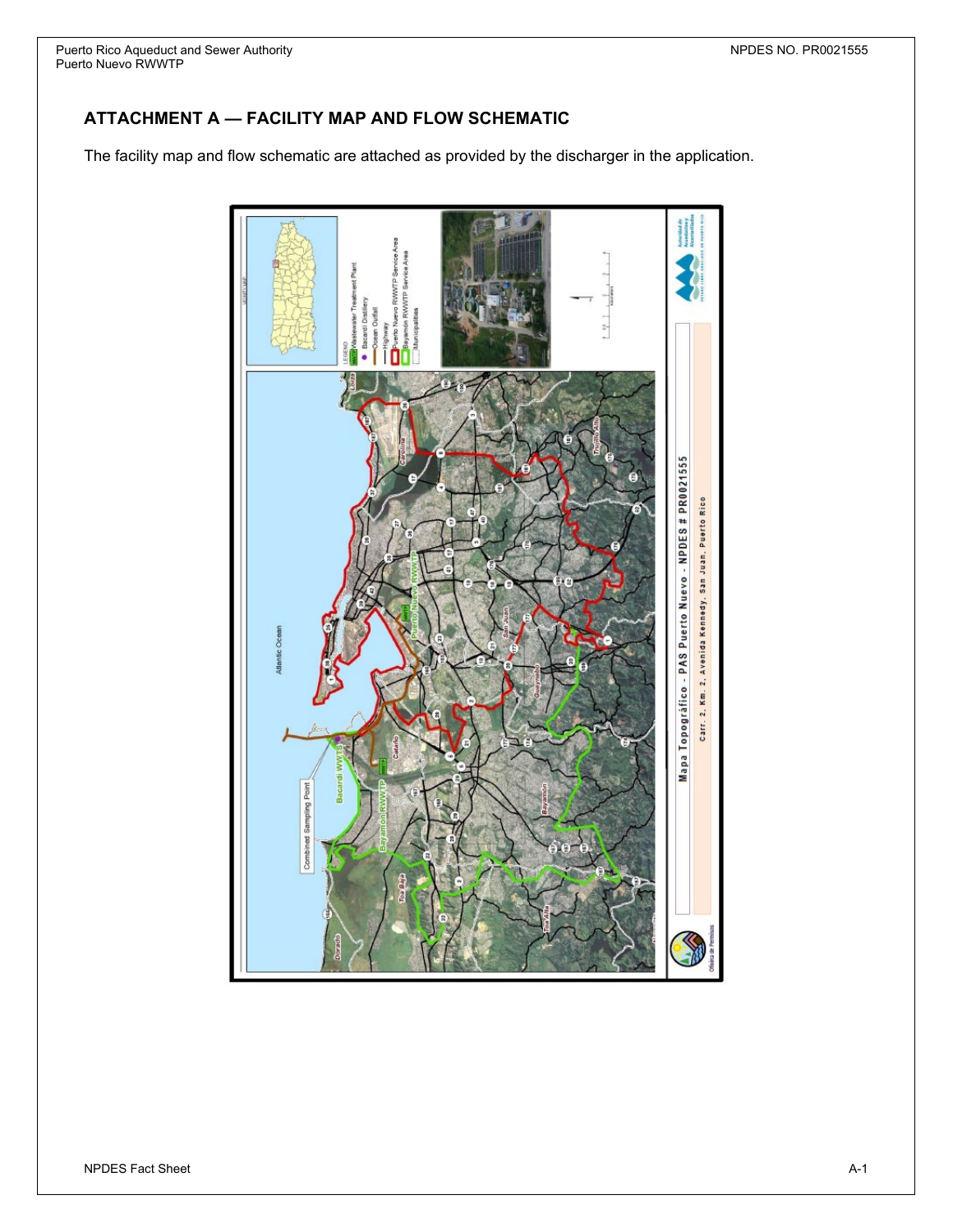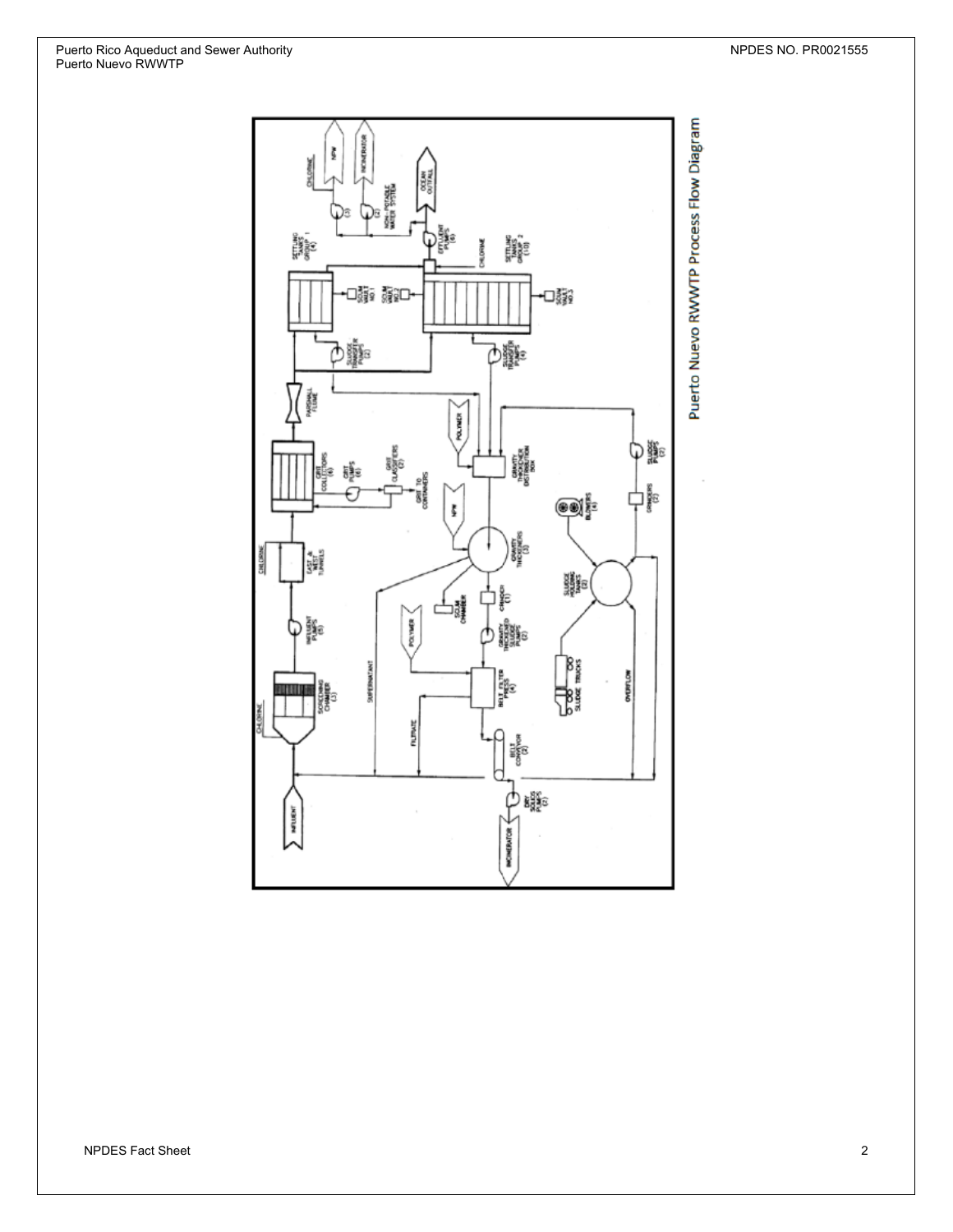### **ATTACHMENT B — WHOLE EFFLUENT TOXICITY REQUIREMENTS**

Rule 1303.1(I) of PRWQS provides that all waters of Puerto Rico shall not contain any substance at such concentration which, either alone or as result of synergistic effects with other substances is toxic or produces undesirable physiological responses in human, fish or other fauna or flora. This is generally referred to as a narrative water quality criterion "no toxics in toxic amounts". PRWQS do not provide a numeric criterion for toxicity. Since controls on individual pollutants may not always adequately protect water quality, toxicity testing is used to assess and control whole effluent toxicity (WET) which is necessary to reduce or eliminate the toxic impact of the effluent and meet narrative water quality criteria (54 FR 23868, June 2, 1989). NPDES regulations define WET as the whole or aggregate toxic effect of an effluent measured directly by a toxicity test.

Pursuant to the current modified permits, PRASA and the Bacardi Corporation are required to conduct acute and chronic WET testing on the combined effluent, and chronic WET testing on individual effluent samples from the Bayamón RWWTP, Puerto Nuevo RWWTP, and the Bacardi WWTP. PRASA has conducts acute WET monitoring for the combined effluent using the mysid shrimp (*Mysidopsis bahia*) and sheepshead minnow (*Cyprinidon variegates*), and chronic WET monitoring events using these WET test species as well as purple sea urchin (*Arbacia punctulata)*.

Since effluent toxicity is inversely related to the effect concentration (the lower the effect concentration, the higher the toxicity in the effluent), WET test data are sometimes expressed as toxic units (TUs) to better illustrate the magnitude of potential toxicity. Rule 1301.1 of PRWQS defines acute TU (TUa) and chronic TU (TUc) values as the Lethal Concentration (LC $_{50}$ ) of the tested effluent at which 50 percent of the test organisms die, where TUa = 100  $\div$  LC<sub>50</sub>; and the No Observed Effect Concentration (NOEC), where TUc = 100  $\div$  NOEC, respectively.<sup>1</sup> To assess WET test data, PRWQS definitions at Rule 1301.1 include a criterion maximum concentration (CMC) of 0.3 TUa and criterion continuous concentration (CCC) of 1.0 TUc be used to ensure aquatic life protection against toxicity in the receiving water, which is based on the EPA recommended national water quality criteria (EPA 1991).

For the purpose of the section 301(h) evaluation, EPA determined the maximum allowable level of effluent toxicity or wasteload allocation (WLA) at the edge of the mixing zone that would still ensure attainment of water quality criteria for toxicity. With consideration of dilution and CMC and CCC values, EPA calculated acute and chronic WLAs of 30.6 TUa and 102 TUc, respectively, and then compared the WLAs to effluent WET test data.

For the combined effluent, acute results were below the WLA of 30.6 TUa. Most chronic WET tests reported TUc values based on the NOEC that were below the chronic WLA of 102 TUc. In March 2019, chronic test results for growth of *Mysidopsis bahia* were observed at levels above the chronic WLA of 102 TUc, calculated using the inverse of the NOEC concentration. This level of chronic effects triggered accelerated monitoring, as required by the current permit. Subsequent chronic results were within permit limits and below the chronic WLA.

Based on review of WET data, in accordance with 40 CFR 122.44(d)(v), EPA has determined that the combined discharge will cause, has the reasonable potential to cause, or contributes to an excursion above the narrative criterion for chronic toxicity and has proposed effluent limitation for the combined discharge. With consideration of dilution, EPA has proposed a maximum daily effluent limitation of 83.32 TUc , expressed as any combined discharge chronic test result greater than or equal to 1.2% effluent in the draft modified permits for the Bayamón RWWTP, Puerto Nuevo RWWTP, and Bacardi WWTP. EPA believes that the combined discharge will meet this effluent limitation upon permit issuance.

In addition to the limitation, EPA has included other toxicity testing requirements on the individual effluents from these three facilities, as these effluents combine prior to discharge. Such monitoring is also required by the draft Water Quality Certificate issued by the Puerto Rico Department of Natural and Environmental Resources. The toxicity observed in the effluent may be the result of toxicity in one or more of the discharges, or it may be the result of synergistic effects that occur when the effluents combine prior to discharge. The contemporaneous

 $1$  The NOEC is the highest tested effluent concentration (in percent effluent) that does not cause an adverse effect on the test organism (i.e., the highest effluent concentration at which the values for the observed responses are not statistically different from the control).